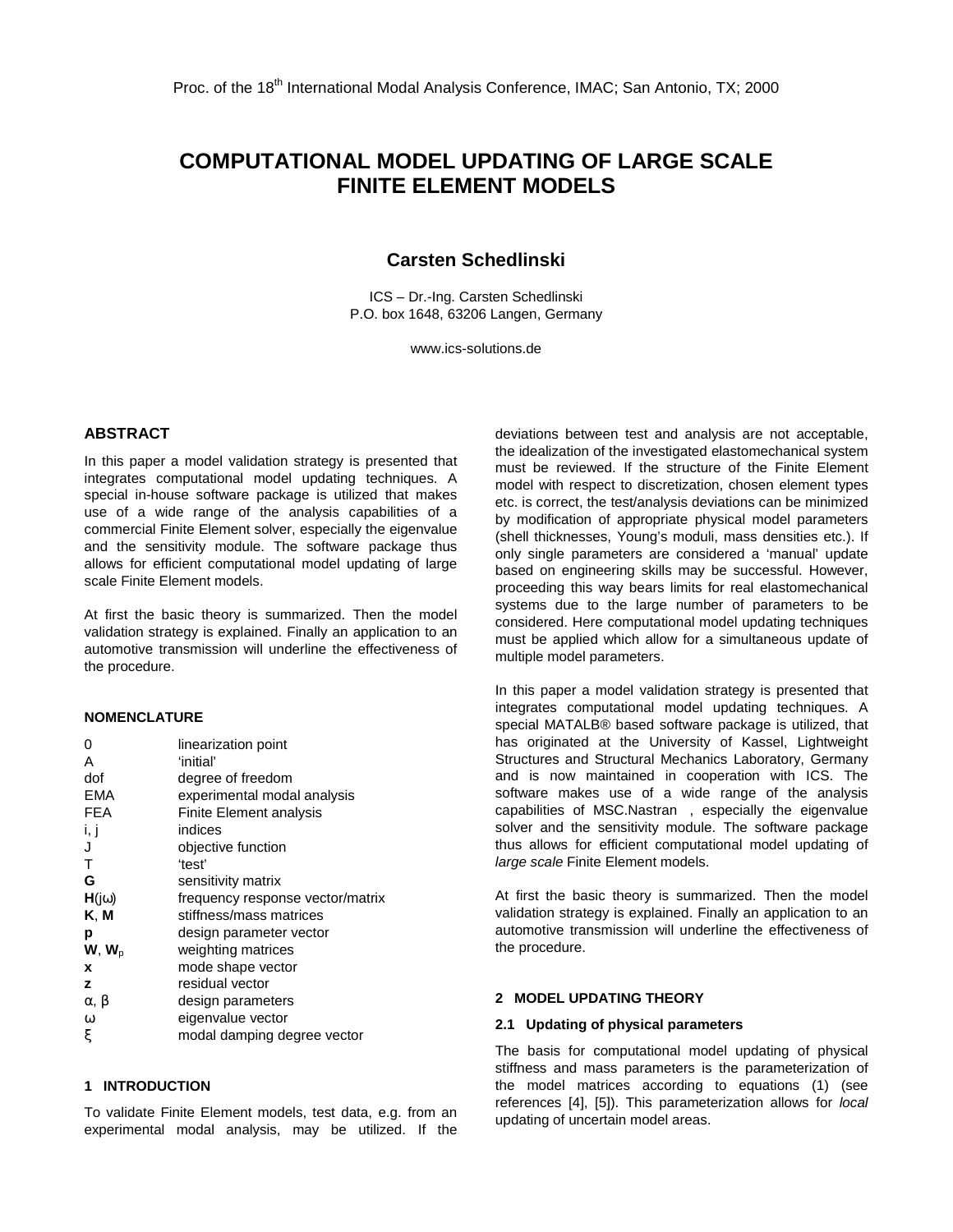$$
\mathbf{K} = \mathbf{K}_{A} + \sum \alpha_{i} \mathbf{K}_{i} , \quad i = 1...n_{\alpha}
$$
 (1a)

 $M = M_A + \sum \beta_i M_i$ , j = 1...n<sub>B</sub> (1b) with:

**K**A, **M**<sup>A</sup> initial analytical stiffness/mass matrices **p** =  $[\alpha_i \beta_i]$ vector of unknown design parameters **K**<sub>i</sub>, **M**<sub>i</sub> given substructure matrices defining location and type of model uncertainties

Using equations (1) and appropriate residuals (containing different test/analysis differences) the following objective function can be derived:

$$
J(\mathbf{p}) = \Delta \mathbf{z}^T \mathbf{W} \Delta \mathbf{z} + \mathbf{p}^T \mathbf{W}_p \mathbf{p} \rightarrow \min
$$
 (2)

with: ∆**z** residual vector  $W_1$ ,  $W_2$  weighting matrices

The minimization of equation (2) yields the desired design parameters **p** while the second term is used to constrain the parameter variation. The weighting matrix  $W_p$  has to be selected with care since for  $W_p \gg 0$  no design parameter changes will occur.

The residuals  $\Delta z = z_T - z(p)$  ( $z_T$ : test data vector,  $z(p)$ ): corresponding analytical data vector) are usually nonlinear functions of the design parameters. Thus the minimization problem is also nonlinear and must be solved iteratively. One way is to apply the classical sensitivity approach (see reference [2]) where the analytical data vector is linearized at point 0 by a Taylor series expansion truncated after the first term. Proceeding this way leads to:

$$
\Delta z = \Delta z_0 - G_0 \Delta p \tag{3}
$$

with: ∆**p** = **p** - **p**<sup>0</sup> design parameter changes  $\Delta$ **z**<sub>0</sub> = **z**<sub>T</sub> - **z**(**p**<sub>0</sub>) test/analysis difference at linearization point 0<br>**G**<sub>0</sub> = ∂**z**/∂**p**<sub>b=∞</sub> sensitivity matrix at linearization point 0 **Sensitivity matrix at linearization point 0 p**<sub>0</sub> design parameter vector at linearization point 0

If the design parameters are not bounded the minimization problem (2) leads to the linear problem (4) which has to be solved in each iteration step for the actual linearization point.

$$
(\mathbf{G}_0^{\mathsf{T}} \mathbf{W} \mathbf{G}_0 + \mathbf{W}_p) \Delta \mathbf{p} = \mathbf{G}_0^{\mathsf{T}} \mathbf{W} \Delta \mathbf{z}_0
$$
 (4)

For  $W_p = 0$  equation (4) represents a standard weighted least squares problem. Of course any other mathematical minimization technique may be applied as well to solve equation (2).

Two important residuals are natural frequency and mode shape residuals. The residual vector in this case takes the form:

$$
\Delta z_0 = \begin{bmatrix} \omega_{\tau} - \omega \\ x_{\tau} - x \end{bmatrix}_0 \tag{5}
$$

with:

 $ω<sub>T</sub>$ , ω test/analysis vectors of natural frequencies

#### $x_T$ ,  $x$  test/analysis mode shape vectors

The sensitivity matrix for the residual vector introduced in equation (5) is given in equation (6).

$$
\mathbf{G}_0 = \begin{bmatrix} \partial \omega / \partial \mathbf{p} \\ \partial \mathbf{x} / \partial \mathbf{p} \end{bmatrix}_0
$$
 (6)

For the calculation of the derivatives please refer to references [4], [5].

## **2.2 Updating of modal parameters**

In order to update modal damping parameters the classic sensitivity approach can also be applied. The residual in this case is:

$$
\Delta \mathbf{z}_0 = \left[ \mathbf{H}_T(j\omega) - \mathbf{H}(j\omega) \right]_0 \tag{7}
$$

with: 
$$
H_T(j\omega)
$$
 measured frequency response  $H(j\omega)$  analytical frequency response

Partial differentiation of the analytical frequency response with respect to the modal damping degrees yields the sensitivity matrix:

$$
\mathbf{G}_0 = \left[\frac{\partial \mathbf{H}(j\omega)}{\partial \xi}\right]_0 \tag{8}
$$

with: ξ vector of modal damping degrees

The calculation of the sensitivity matrix according to (8) is very simple if proportional damping is assumed. A more detailed introduction can be found in reference [4].

## **3 MODEL VALIDATION**

Computational model updating techniques can be utilized in order to validate FE models. By updating multiple selected parameters of the model simultaneously a minimization of the test/analysis differences can be achieved.

The model is validated in two steps:

- 1. updating of stiffness and mass properties (physical parameters)
- 2. updating of modal damping (modal parameters)

In a first step only stiffness and mass properties (physical parameters) are updated by minimizing the test/analysis differences e. g. of eigenvalues and mode shapes. A special MATLAB® program is utilized here that takes advantage of the MSC.Nastran<sup>TM</sup> analysis capabilities (in particular the sensitivity module). Thus large scale FE models can be processed. The parameter changes are directly applied to the 'Bulk Data' section (the section in which the FE model is defined) of the MSC.Nastran<sup>TM</sup> input deck. Proceeding this way allows for an update of any physical parameter that can be defined in MSC.Nastran™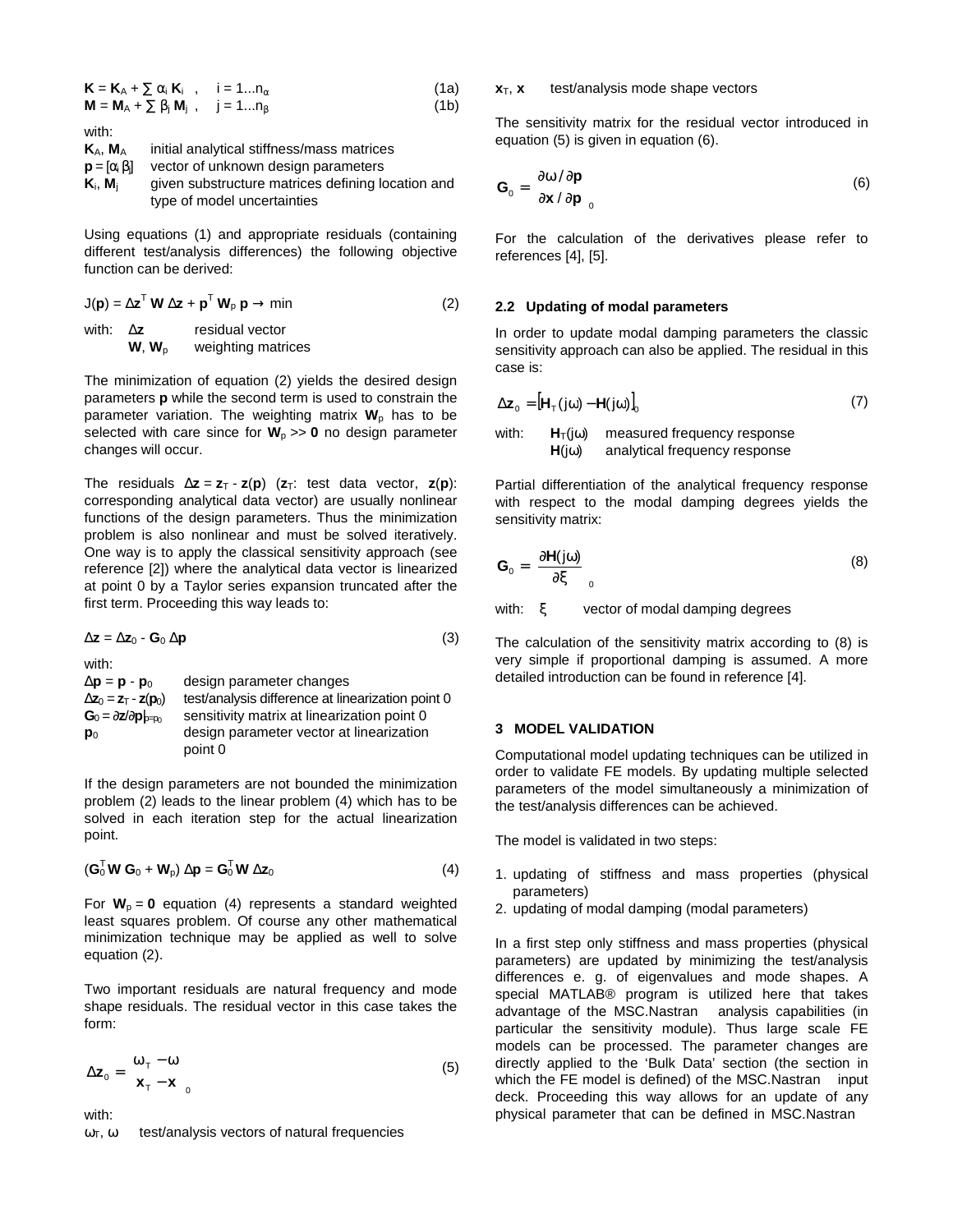(e. g. shell thicknesses, beam section properties, Young's moduli, mass densities).

In order to handle complex elastomechanical systems a decomposition into components is usually necessary (reduction of uncertain parameters). The components are individually updated and the quality of the (modified) assembly is assessed subsequently. If the model quality is not yet sufficient further updating may be performed considering only the interface parameters (e. g. stiffnesses of connection elements).

A central problem when utilizing computational model updating is to select the design parameters. Next to engineering judgement computational localization methods may be applied (see e. g. [3]).

Another possibility for parameter selection is to determine the most sensitive design parameters by performing a sensitivity study. Here the sensitivity matrix according to equation (6) is calculated for multiple design parameters. A subsequent investigation of the sensitivity matrix can help to detect parameters which allow for a significant change of the analytical model behavior. However, the sensitivity study does not allow to assess the physical relevance of a design parameter. It merely reflects a design parameter's potential to change the considered behavior of the model.

If dynamic analyses are to be conducted, modal damping (modal parameters) may be updated in a second step. Here the differences between measured and analytic frequency responses are minimized in the vicinity of the resonance peaks. This is accomplished utilizing another special MATLAB® program. The overall goal is to achieve high quality FE analysis predictions (at least in the covered frequency range) and thus a validated model.

An appropriate experimental data basis is very important for the success of subsequent computational model updating. Thus thorough test design must be performed in advance.

When using experimental modal analysis data, test design should cover the following aspects:

- **selection of target modes**
- selection of measurement dof w. r. t.:
	- coincidence of measurement and FE dof
	- sufficient spatial resolution of the target modes
- **selection of exciter locations**
- **definition of frequency resolution**

#### Selection of target modes:

In order to obtain sufficient information w. r. t. the global stiffness of the model all global elastic modes in the considered frequency range should be selected as target modes. I. e. these modes are to be excited and observed in the test. In addition, sufficient spatial resolution of all elastic modes in the considered frequency range should be provided in order to avoid spatial aliasing in any case.

#### Selection of measurement dof:

Selection of measurement dof is performed in three steps:

- 1. principal assessment of required measurement information
- 2. selection of measurement dof based on coincidence with FE nodes and accessibility
- 3. check of validity of selected measurement dof

A principal assessment of necessary measurement information is made utilizing a special in-house pickupselection software which is based on a maximum linear independence criterion of the mode shapes. With the knowledge from the principal assessment the final selection is made and checked by calculating the Auto-MAC of the target modes at the selected measurement dof (see reference [6]).

#### Selection of exciter locations:

In order to determine the optimal exciter locations, frequency responses are calculated for the selected measurement dof. Candidate exciter locations are preselected w. r. t. their ability to excite the target modes using an in-house exciter-selection software (see reference [6]). For each candidate exciter location univariate mode indicator functions are calculated according to [1]. Based on these mode indicator functions the exciter locations are chosen such that every target mode is sufficiently excited by at least one of the exciters.

#### Frequency resolution:

If the modal damping of the first elastic modes can be estimated, a minimum frequency spacing can be derived e. g. from response calculations. This is mandatory in order to acquire enough data for the subsequent experimental modal analysis algorithms.

## **4 EXAMPLE: AUTOMOTIVE TRANSMISSION**

The procedure is demonstrated by way of an automotive transmission housing, Fig. 1. Goal is to properly predict the dynamics of the housing in the frequency range from zero to 2000 Hz. The updated model shall afterwards be utilized to investigate alternative modeling strategies of the gear set.

The complete model consists of 19800 nodes and 16833 elements (shell and volume elements). It is assembled from a front (12925 nodes and 11008 elements) and a rear housing (6670 nodes and 5742 elements). The bolt connection of the two components is idealized with beam elements.

## **4.1 Experimental Modal Analysis**

For the two components and for the assembly individual free/free vibration tests with subsequent experimental modal analyses were performed. Data were acquired from zero to 3000 Hz. However, above 2000 Hz the confidence in the identified modal data is rather low since due to high modal density and increasing damping influence EMA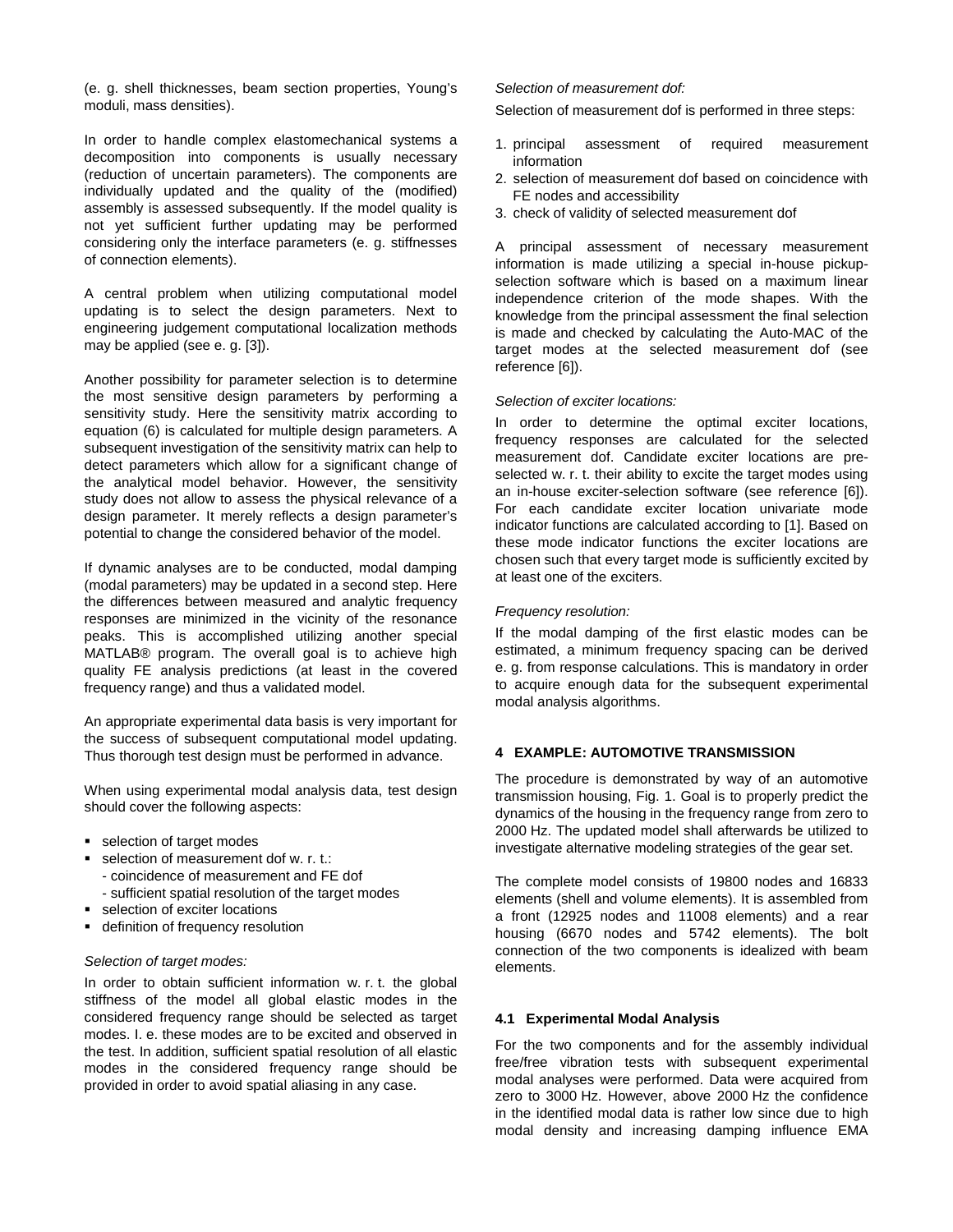inherent mode separation problems occurred. A possible poor correlation above 2000 Hz is thus not necessarily caused by a lack in FE model quality - it may also result from a more or less erroneous experimental data base (especially the mode shapes).



**Fig. 1: FE models, components and assembly (BMW, Munich, Germany)**

## **4.2 Initial correlation**

The correlation of test and analysis data is checked via the MAC value. The results are presented in tables 1 to 3. Fig. 2 shows a visualization of the MAC matrix for the assembly.

| <b>FEA</b>     | <b>EMA</b> |            | Frequency [Hz] | Dev. [%] | <b>MAC</b> [%] |
|----------------|------------|------------|----------------|----------|----------------|
| $#^{1)}$       | #          | <b>FEA</b> | <b>EMA</b>     |          | (> 60 %        |
| 1              | 1          | 381.04     | 388.01         | $-1.80$  | 96.10          |
| 2              | 2          | 411.25     | 417.01         | $-1.38$  | 94.02          |
| 3              | 3          | 856.00     | 874.49         | $-2.11$  | 96.61          |
| 4              | 4          | 955.91     | 995.68         | $-3.99$  | 97.96          |
| 5              | 5          | 1461.37    | 1501.41        | $-2.67$  | 95.28          |
| $\overline{7}$ | 6          | 1732.01    | 1717.42        | 0.85     | 81.58          |
| 6              | 7          | 1690.71    | 1841.45        | $-8.19$  | 61.21          |
| 8              | 8          | 1896.28    | 2023.81        | $-6.30$  | 75.32          |

| Table 1: Front housing - initial correlation |  |  |  |
|----------------------------------------------|--|--|--|
|----------------------------------------------|--|--|--|

 $1)$  without rigid body modes.

**Table 2: Rear housing - initial correlation**

| <b>FEA</b> | <b>EMA</b> | Frequency [Hz] |            | Dev. [%] | <b>MAC [%]</b> |
|------------|------------|----------------|------------|----------|----------------|
| $#^{1)}$   | #          | <b>FEA</b>     | <b>EMA</b> |          | (> 60 %)       |
|            |            | 495.87         | 520.52     | $-4.74$  | 98.54          |
| 2          | 2          | 562.51         | 578.63     | $-2.79$  | 98.72          |
| 3          | 3          | 1152.05        | 1163.75    | $-1.01$  | 96.82          |
| 4          |            | 1336.25        | 1356.05    | $-1.46$  | 94.05          |
| 5          | 5          | 1664.34        | 1769.70    | $-5.95$  | 96.81          |
| 9          | 9          | 2338.46        | 2371.01    | $-1.37$  | 82.63          |
|            |            |                |            |          |                |

 $1)$  without rigid body modes.

**Table 3: Assembly - initial correlation**

| FFA            | <b>FMA</b>    | Frequency [Hz] |            | Dev. [%] | <b>MAC [%]</b> |  |  |  |  |
|----------------|---------------|----------------|------------|----------|----------------|--|--|--|--|
| $#^{1)}$       | #             | <b>FEA</b>     | <b>EMA</b> |          | (>60%          |  |  |  |  |
| 1              | 1             | 468.86         | 505.87     | $-7.32$  | 89.47          |  |  |  |  |
| $\overline{2}$ | $\mathcal{P}$ | 494.31         | 531.61     | $-7.02$  | 82.27          |  |  |  |  |
| 3              | 3             | 862.95         | 886.39     | $-2.64$  | 97.56          |  |  |  |  |
| 4              | 4             | 959.60         | 1002.81    | -4.31    | 94.68          |  |  |  |  |
| 5              | 5             | 1036.44        | 1225.14    | $-15.40$ | 72.27          |  |  |  |  |
| 6              | 6             | 1220.77        | 1342.71    | $-9.08$  | 79.63          |  |  |  |  |
| 8              | 8             | 1361.99        | 1439.23    | $-5.37$  | 70.40          |  |  |  |  |
| 9              | 10            | 1418.46        | 1603.33    | $-11.53$ | 78.30          |  |  |  |  |
| 12             | 12            | 1734.00        | 1740.89    | $-0.40$  | 75.76          |  |  |  |  |
| 11             | 13            | 1616.47        | 1845.28    | $-12.40$ | 67.31          |  |  |  |  |
| 13             | 14            | 1760.52        | 1941.11    | $-9.30$  | 65.08          |  |  |  |  |
| 14             | 15            | 1910.21        | 2041.99    | $-6.45$  | 75.00          |  |  |  |  |
| 21             | 19            | 2298.01        | 2382.90    | $-3.56$  | 66.24          |  |  |  |  |

 $1)$  without rigid body modes.



In the frequency range of interest the correlation is already

quite good for the components. For the assembly the level of MAC values is relatively low above 1000 Hz. In addition larger frequency deviations can be found. Especially FEA mode 5 (global bending about vertical transmission axis) deviates about 15 % from the EMA result.

#### **4.3 Updating of physical parameters**

#### **4.3.1 Components**

For the components multiple updating runs were performed using different design parameter sets. The best results could be produced by updating only Young's moduli of selected FE model areas (the updating of Young's moduli bears the advantage of not altering the overall mass of the FE model). It was found that some parameters changed rather excessively. This is an indicator that the parameters have lost their physical significance. The resulting model thus plays the role of a substitute model that fulfills the requirement of reproducing the test data. Since - for this application - a proper modeling of the housing dynamics was mandatory the changes were retained and accepted.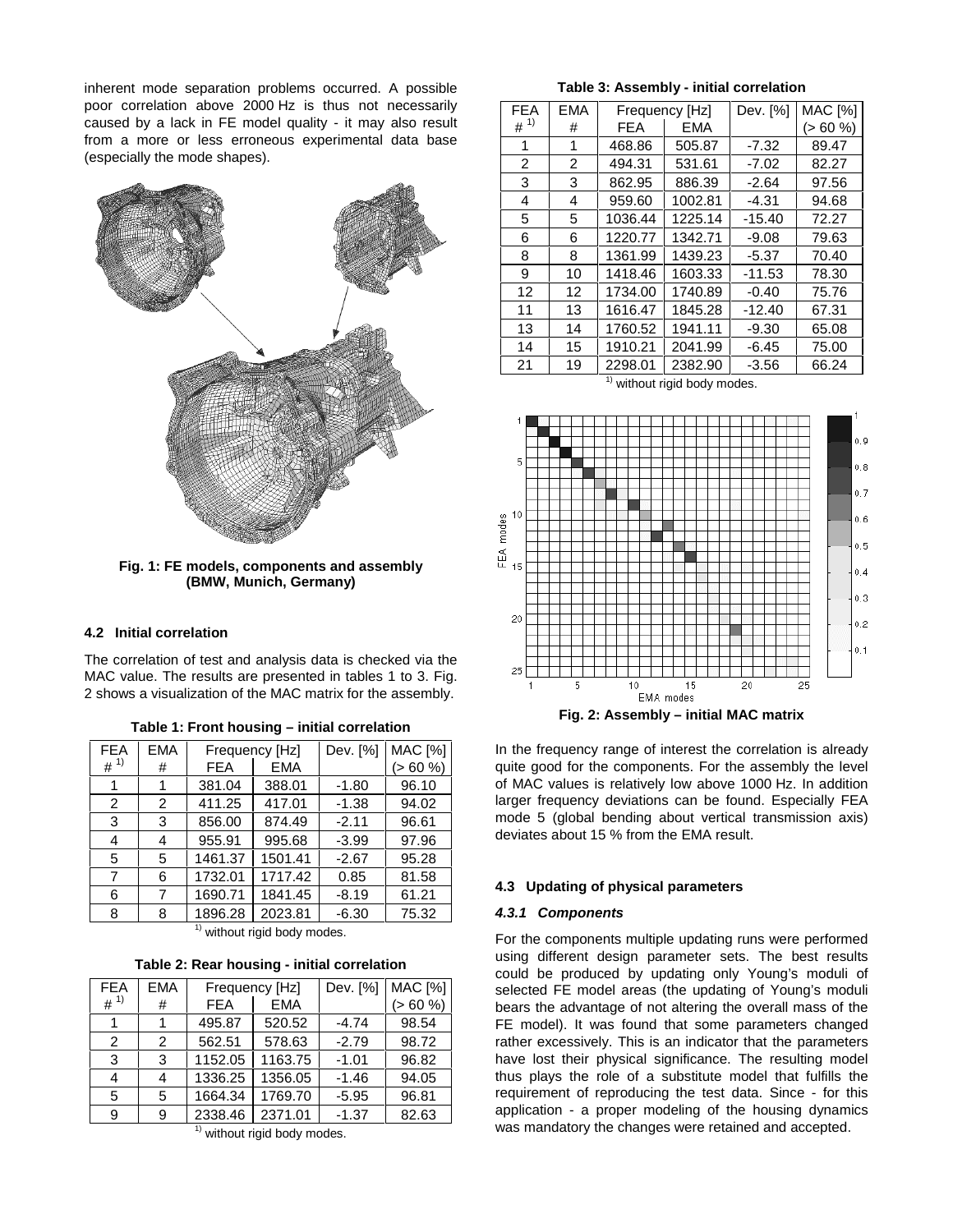A typical selection of design parameters can be found in Fig. 3; a representative updating run is presented in Fig. 4. It can be observed that the mean frequency deviation tends towards zero and that the standard deviation is reduced. This is typical for computational model updating.



**Fig. 3: Front housing - design parameters (Young's moduli)**



**Fig. 4: Front housing - typical updating results**



**Fig. 4 (cont.): Front housing - typical updating results**

#### **4.3.2 Assembly**

For the assembly multiple updating runs were performed as well. The best results could be produced by updating the sections (A) and the area moments of inertia (I1/I2) of the connecting beam elements.

The design parameter changes can be found in table 4. Especially the extensive change of the area moments of inertia is to be noted here. The resulting design parameters again play the role of substitute parameters which are required to model the real connectivity stiffness.

|                | Param. Change |                | Param. Change |             | Param. Change |
|----------------|---------------|----------------|---------------|-------------|---------------|
|                | [%]           |                | [%]           |             | [%]           |
| A <sub>1</sub> | 80.41         | A <sub>6</sub> | $-98.82$      | $A_{11}$    | 255.67        |
| A <sub>2</sub> | 83.44         | A <sub>7</sub> | 28.04         | $11_{1-11}$ | 275774.03     |
| A3             | 113.40        | A8             | 43.41         | $121 - 11$  | 105513.54     |
| A4             | 397.78        | Ag             | 28.04         |             |               |
| A <sub>5</sub> | $-52.48$      | $A_{10}$       | 28.04         |             |               |

**Table 4: Assembly – design parameter changes**

The correlation after updating is found in table 5; the corresponding MAC matrix is presented in Fig. 5. FEA modes 1 through 14 and 17 can be paired while the MAC values are mostly higher than 80 %. Except for modes 11, 13 and 14 the frequency deviations are smaller than 3 %. Mode 5 (global bending about vertical transmission axis) can now be paired with a frequency deviation of less than 3 % (over 15 % before updating) and a MAC value of over 90 %. EMA mode 9 cannot be paired to analytical results. However, this mode was ranked less trustworthy during the modal extraction process and can be neglected. All in all a very good correlation in the frequency range up to 2000 Hz could be achieved.

Beyond 2000 Hz practically no correlation can be found. However, because of the low confidence in the test data base in this frequency range, no definitive assessment of the FE model quality can be made here anymore.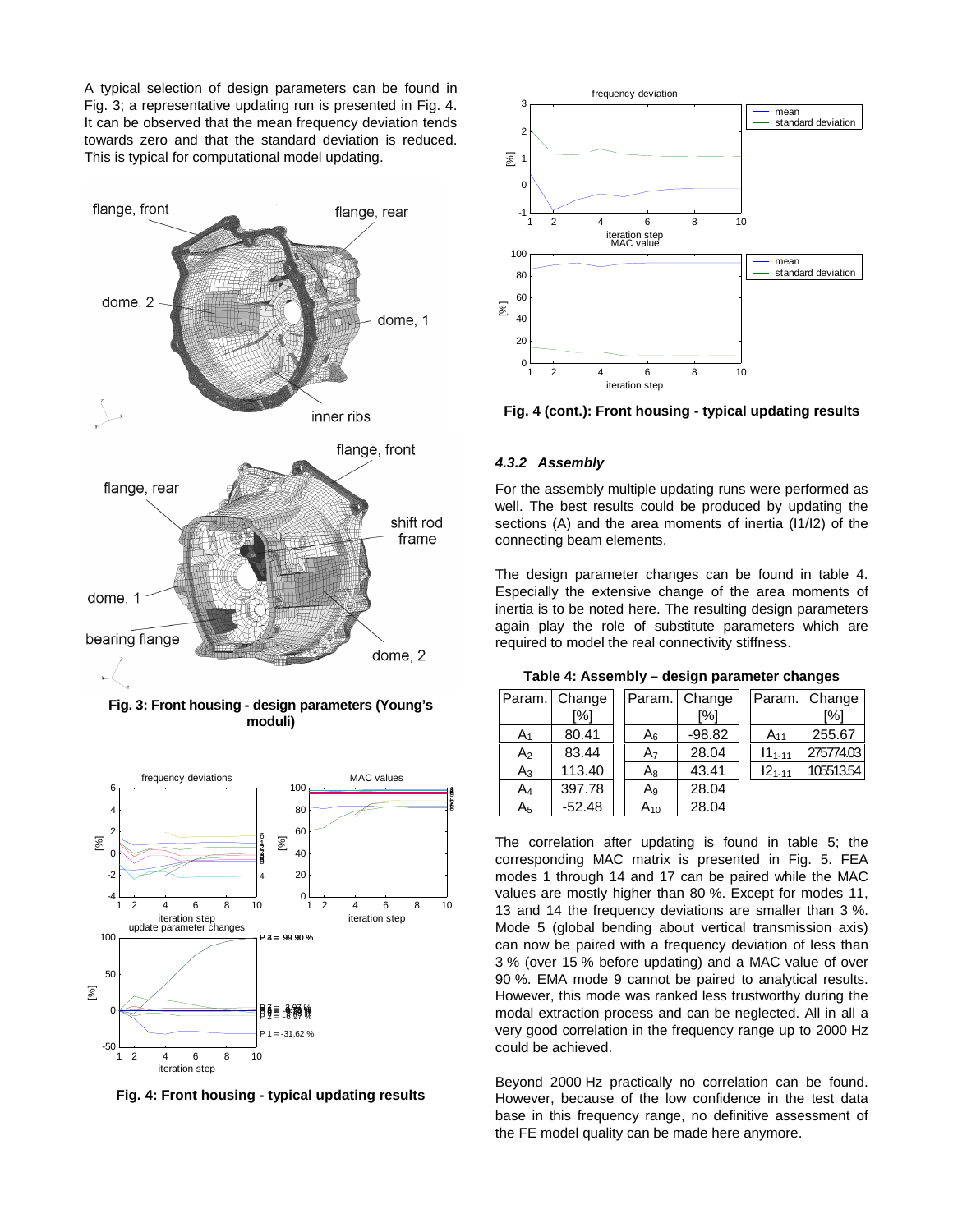| <b>FEA</b>     | EMA |            | Frequency [Hz] | Dev. [%] | <b>MAC [%]</b> |
|----------------|-----|------------|----------------|----------|----------------|
| $#^{1)}$       | #   | <b>FEA</b> | EMA            |          | (> 60 %)       |
| 1              | 1   | 505.16     | 505.87         | $-0.14$  | 88.64          |
| $\overline{2}$ | 2   | 527.44     | 531.61         | $-0.78$  | 81.25          |
| 3              | 3   | 883.14     | 886.39         | $-0.37$  | 97.74          |
| 4              | 4   | 986.44     | 1002.81        | $-1.63$  | 95.06          |
| 5              | 5   | 1194.50    | 1225.14        | $-2.50$  | 90.36          |
| 6              | 6   | 1309.20    | 1342.71        | $-2.50$  | 92.19          |
| 7              | 7   | 1389.28    | 1415.86        | $-1.88$  | 86.72          |
| 8              | 8   | 1422.50    | 1439.23        | $-1.16$  | 84.07          |
| 9              | 10  | 1556.22    | 1603.33        | $-2.94$  | 86.75          |
| 10             | 11  | 1651.55    | 1695.16        | $-2.57$  | 75.83          |
| 12             | 12  | 1772.60    | 1740.89        | 1.82     | 80.21          |
| 11             | 13  | 1740.83    | 1845.28        | -5.66    | 67.91          |
| 13             | 14  | 1857.76    | 1941.11        | -4.29    | 74.58          |
| 14             | 15  | 1976.44    | 2041.99        | $-3.21$  | 65.59          |
| 17             | 17  | 2224.15    | 2258.11        | $-1.50$  | 64.38          |

**Table 5: Assembly – correlation after updating**

 $1)$  without rigid body modes.



#### **4.4 Updating of modal parameters**

Updating of modal damping degrees of the assembly is performed in a last step. The identified EMA damping values serve as starting values here. Since the damping update is based on a minimization of response deviations at the resonances, only the damping degrees of the 15 paired modes may be updated. The results are listed in table 6.

Fig. 6 shows the measured and calculated mean value of response amplitudes before and after updating (radial excitation at the front flange of the assembly). The updating of physical parameters significantly improves the response behavior. Even above 2000 Hz an improvement can be noted which increases the confidence in the updated model. The updating of modal damping degrees reduces the deviations even more. Here the overall amplitude level of measured and calculated responses is adjusted. All together the model is validated up to about 2000 Hz.

**Table 6: Results of damping update**

| EMA#              |      |      |      |      | G    |
|-------------------|------|------|------|------|------|
| EMA damp. [%]     | 0.23 | 0.32 | 0.27 | 0.29 | 0.25 |
| updated damp. [%] | 0.34 | 0.28 | 0.31 | 0.34 | በ 63 |

| LEMA#             |      |      |      |      | 10   |
|-------------------|------|------|------|------|------|
| EMA damp. [%]     | 0.31 | 0.34 | 0.55 | 0.66 | 0.34 |
| updated damp. [%] | 0.35 | 0.22 | 0.55 | 0.32 |      |

| FMA#                |      | 10                 | 13   | 14   |      |
|---------------------|------|--------------------|------|------|------|
| $ EMA$ damp. $[\%]$ | 0.44 | 0.58   0.63   0.36 |      |      | 0.92 |
| updated damp. [%]   | 1.15 | $\mid$ 0.58        | 0.63 | 0.85 | 1.03 |



**Fig. 6: Frequency responses before / after updating**

## **5 CONCLUSIONS**

By way of an automotive transmission housing the effectiveness of a model validation strategy that integrates computational model updating techniques is demonstrated.

For the transmission housing, which is to be utilized to investigate alternative modeling strategies of the gear set, a very good correlation of test and analysis data could be achieved in the frequency range from zero to about 2000 Hz. The model can therefore be considered validated in this frequency range. Even above 2000 Hz an improvement of the frequency response can be noted, which increases the confidence in the updated model.

## **6 ACKNOWLEDGEMENTS**

The author wishes to thank Mr. Ingo Seeber of BMW, Munich, Germany for the good cooperation throughout the transmission updating project and BMW, Munich, Germany for the approval to present the results.